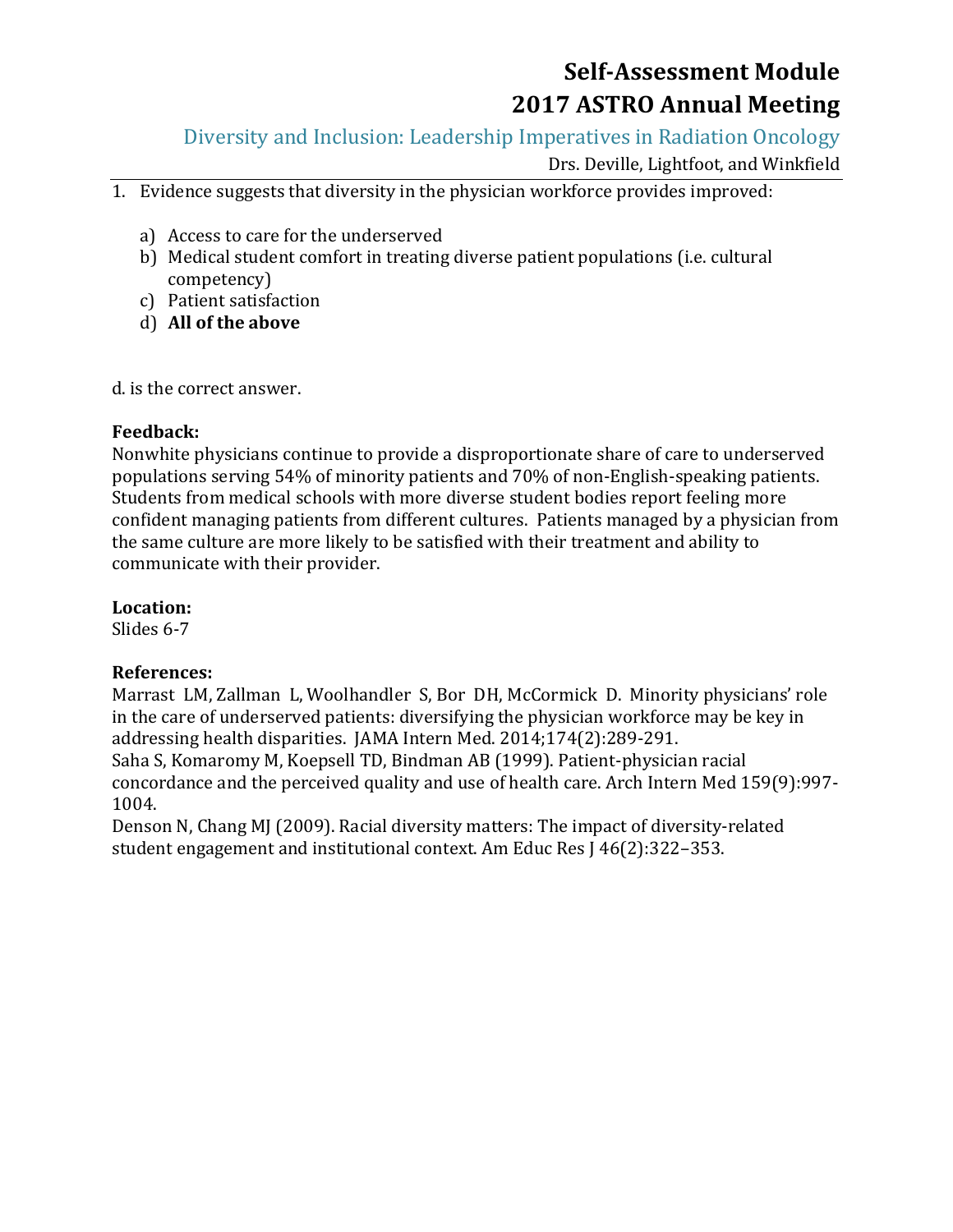Diversity and Inclusion: Leadership Imperatives in Radiation Oncology

Drs. Deville, Lightfoot, and Winkfield

- 2. Representation of female physicians in academic radiation oncology has increased by what absolute percentage annually when averaged over the past quarter century?
	- a) 0.1%
	- b) **0.3%**
	- c) 0.5%
	- d) 1.0%

b. is the correct answer.

### **Feedback:**

In the recent study comparing gender representation in academic Hematology-Oncology and Radiation Oncology, female trainee and faculty representation were each found to be increasing 0.3% per year when averaged over a nearly 30 year period (1986-2015) and currently average approximately 27%. In Hematology-Oncology representation was found to be increasing 1% per year over the same time period and currently averaging 40-46%%.

## **Location:**

Slide 18

**Reference:** Ahmed AA, Hwang WT, Holliday EB, Chapman CH, Jagsi R, Thomas Jr CR, Deville C. Female Representation in the Academic Oncology Physician Workforce: Radiation Oncology Losing Ground to Hematology-Oncology. Int J Radiat Oncol Biol Phys. 2017 May 1;98(1):31-33. PubMed PMID: 2858704.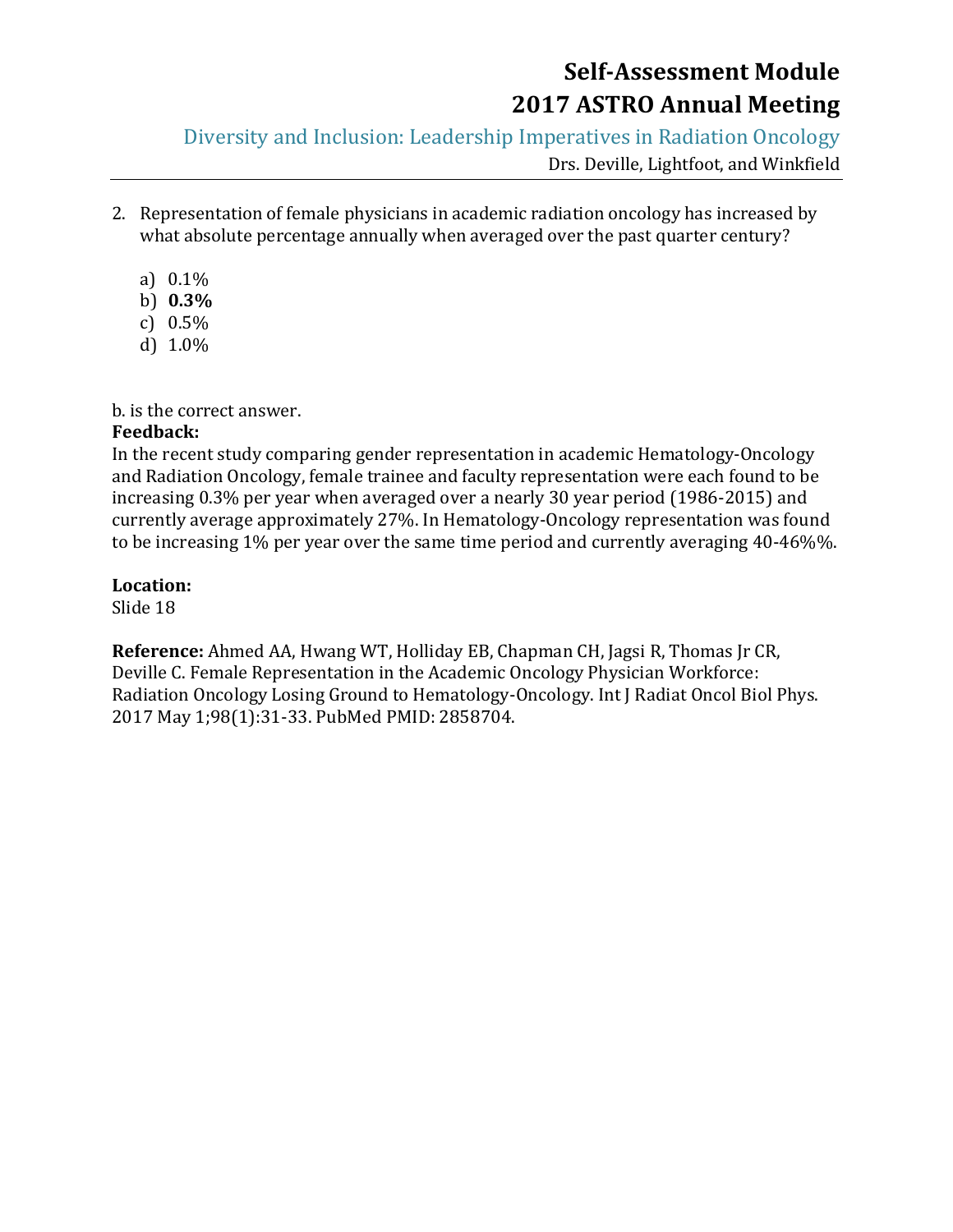Diversity and Inclusion: Leadership Imperatives in Radiation Oncology

Drs. Deville, Lightfoot, and Winkfield

- 3. In a study published in 2015 by McKinsey, the authors found all *except* the following:
	- a) Companies in the top quartile for racial and ethnic diversity are 35 percent more likely to have financial returns above the median.
	- b) Companies in the top quartile for gender diversity are 15 percent more likely to have financial returns above the median.
	- c) The unequal performance of companies in the same industry implies that diversity is a competitive differentiator shifting market share toward more diverse companies.
	- **d) Multinational companies with greater representation of local ethnic groups perform better by financial metrics.**

### **Feedback:**

Vivian Hunt studied financial performance of 366 companies in North America, South America, and the United Kingdom. She found that racial, ethnic and gender diversity increased the likelihood that a company performed above the median for its industry. The difference in returns between companies within a single industry suggests that diversity may provide a competitive advantage. The study did not review local ethnic group representation. So, **d i**s the exception, and is the correct answer.

**Location: Slide 4**

**Reference:** Vivian Hunt, Diversity Matters, McKinsey 2015, London. [http://www.mckinsey.com/~/media/mckinsey/business%20functions/organization/our](http://www.mckinsey.com/~/media/mckinsey/business%20functions/organization/our%20insights/why%20diversity%20matters/diversity%20matters.ashx) [%20insights/why%20diversity%20matters/diversity%20matters.ashx](http://www.mckinsey.com/~/media/mckinsey/business%20functions/organization/our%20insights/why%20diversity%20matters/diversity%20matters.ashx)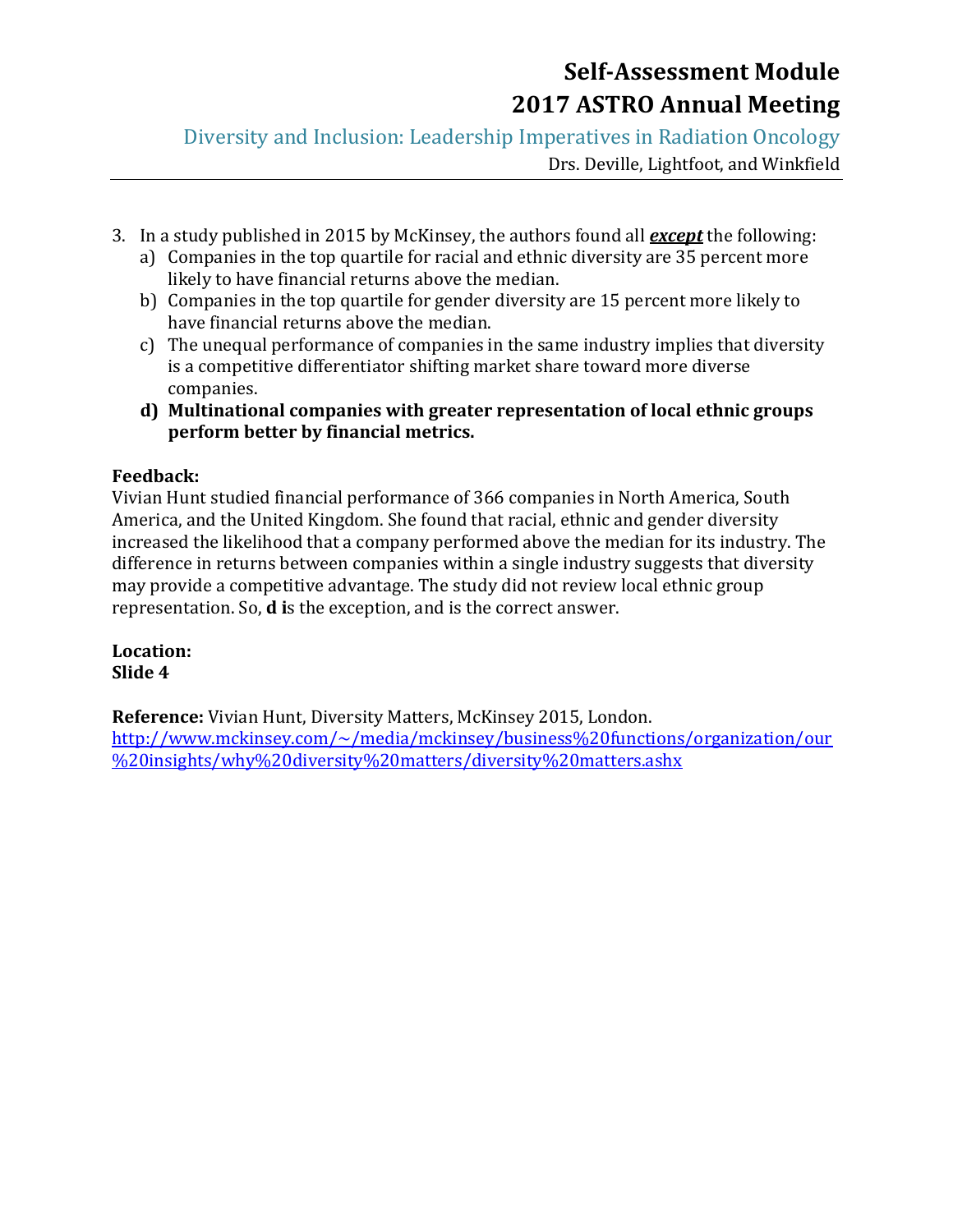Diversity and Inclusion: Leadership Imperatives in Radiation Oncology

Drs. Deville, Lightfoot, and Winkfield

- 4. Hospitals and health systems are among the most important trading partners of radiation oncologists and radiologists, and most have diversity and inclusion programs. The program that is *least* frequently implemented promoted by health care corporations is:
	- a) A nondiscrimination policy that includes ethnic, racial, lesbian, gay, bisexual, transgender, and transsexual communities.
	- **b) A performance expectation by hospital hiring managers to have met a minimum diversity goal.**
	- c) Education to all clinical staff during orientation about how to address the unique cultural and linguistic factors affecting the care of diverse patients and communities.
	- d) Identification of diverse, talented employees within the organization for promotion

### **Feedback:**

Nondiscrimination policies, staff cultural education, and internal identification of employees for promotion are implemented in over 60% of hospitals. Hiring a minimum number of diverse employees was implemented in only 22% of these corporations. Therefore, **b** is the least common program, and is the correct answer.

**Location: Slide 15**

**Reference:** American Hospital Association, Institute for Diversity in Health Management, Diversity and Disparities: A Benchmark Study of U.S. Hospitals in 2013, [http://www.hpoe.org/Reports-HPOE/Diversity\\_Disparities\\_14\\_Web.pdf](http://www.hpoe.org/Reports-HPOE/Diversity_Disparities_14_Web.pdf)